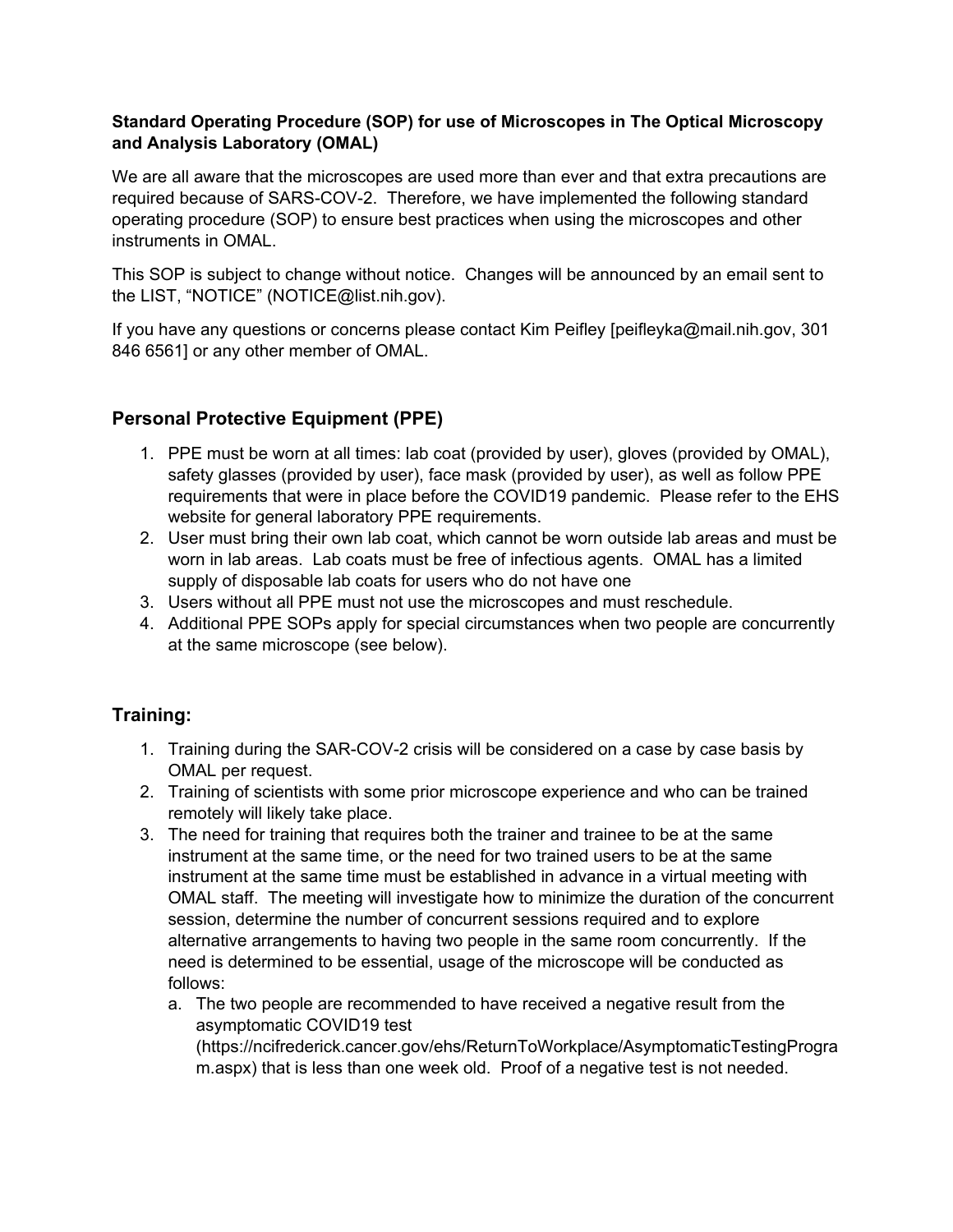- b. The activity at the microscope will not take place if either of the people are not comfortable with the procedures outlined in this SOP.
- c. The session at the microscope should be planned in advance in order to maximize physical distancing and minimize duration. It is recommended that the two people are at the microscope for less than one hour.
- d. No more than two people may be at the same microscope at the same time.
- e. Prior to use of the microscope, the instrument and surrounding area must be disinfected according to the SOP stated in the Disinfection Procedures section.
- f. Both people must wash their hands immediately before training.
- g. Both people must wear a lab coat, face mask (see below), nitrile gloves, safety glasses and face shield, as well as follow PPE requirements that were in place before the COVID19 pandemic. All these items must be worn concurrently.
- h. When two people are at the same microscope, the face mask will be a disposable, use-once mask supplied by OMAL and originating from the central supply warehouse. (However, when there is only one user of the microscope, the user must supply the face mask.) Gloves and the face shield will be supplied by OMAL. Gloves will be disposed of and shield will be decontaminated at the end of the microscope session.
- i. Both people should maintain a separation of at least 6 feet as much as possible during the training session and should utilize to the extent possible electronic visual aids (e.g. webex connection to another computer in the room).
- j. Post microscope use, the instrument and surrounding area must be disinfected according to SOP stated in the Disinfection Procedures section.
- 4. Each user must have received training from OMAL staff for each specific microscope. Training on one microscope should not be considered as training for another microscope, even if the microscopes are similar in terms of their operation.
- 5. Generally, training will cover the needs for your immediate applications and not necessarily cover all capabilities of the microscope. Therefore, additional training may be needed if your application changes. For example, if your immediate application is to image fixed cells, then additional training will be needed if you later want to image live cells.
- 6. Certain microscope modalities, particularly those pertaining to super-resolution require optimal sample preparation. Therefore, you should discuss these needs in detail with OMAL staff first.

# **Scheduling of Microscopes:**

Due to very heavy usage of some microscope, we have revised the sign-up SOP. The main change is that actual scheduling on the calendars will be done by OMAL staff.

- 1. If you have flu-like symptoms or are positive for SARS-Cov-2, do not use the microscopes and contact a member of OMAL to cancel any bookings.
- 2. Prior to arranging a booking of a microscope, check the microscope calendar to view potentially available times. The calendar is located at https://ncifshare.cancer.gov/OMAL/. There is a shortcut to the OMAL calendar on the desktop of each microscope computer. Please make sure you can access this calendar from both on and off site. Contact DMS at 301-846-5115 for assistance.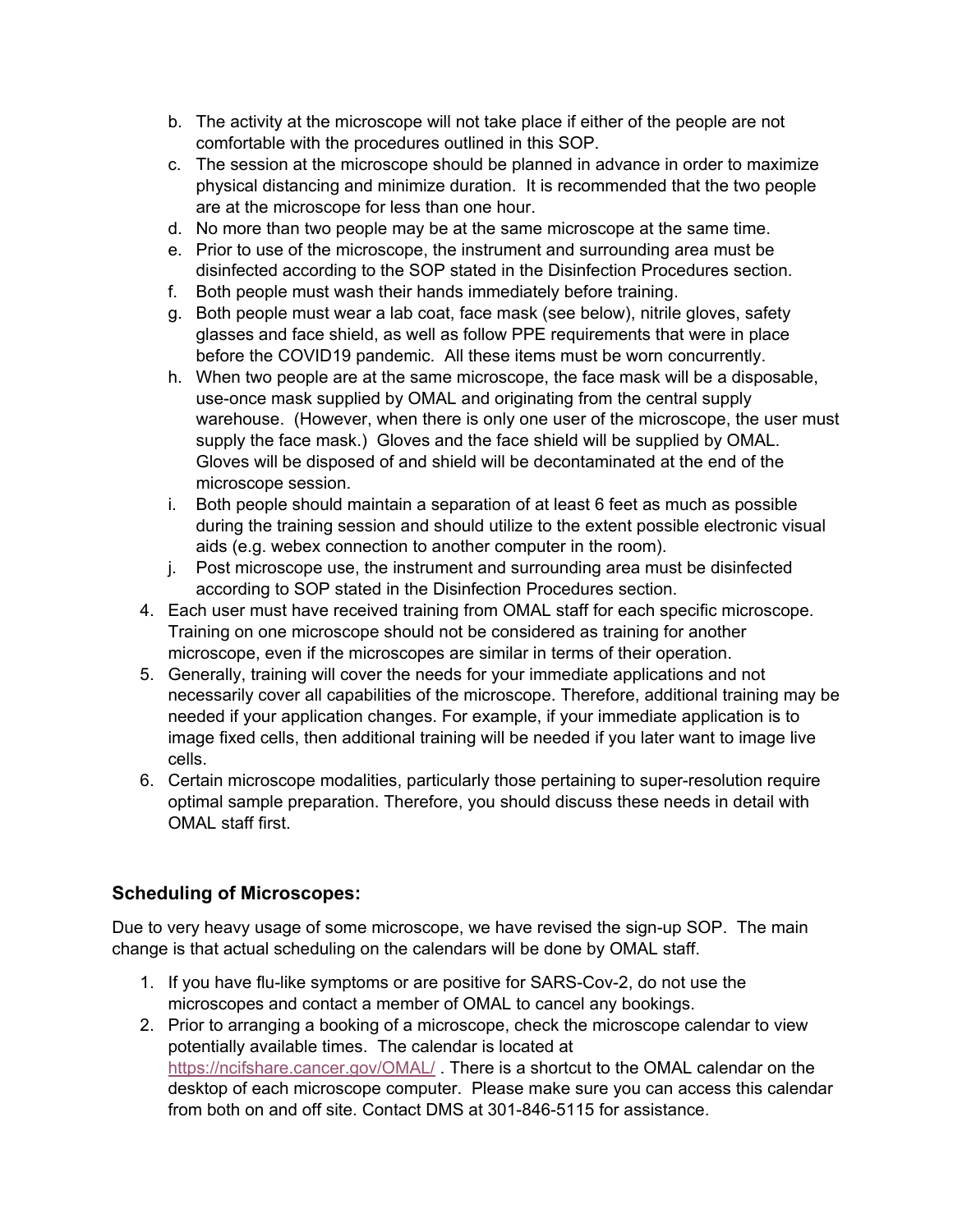- 3. To request time on a microscope, email OMALsignup@nih.gov which will go to OMAL staff (Stephen Lockett, Kimberly Peifley, Valentin Magidson, Will Heinz, David Scheiblin, Abigail Walke). Include a telephone number where you can be reached in your email. Please email at least 24 hours ahead of the desired scheduled time if possible. This is to ensure that remote technical support is available while you are using the microscope during regular working hours (M-F, 9:30 am to 5:30 pm.) and to ensure that the microscope is ready for your use. For weekend usage, please email by 5 pm on Thursday. For Monday usage, please email by 5 pm on Friday.
- 4. OMAL will respond to requests by mid-morning Monday to Friday and by the end of the day Monday to Friday.

Users may use microscopes overnight or over the weekend, but only 1 user per microscope per overnight or only 1 user per microscope per weekend.

- 5. When requesting a block of time more than 3 hours, please try as much as possible to avoid requesting a block through the middle part of the day (noon – 1pm). For example: instead of scheduling between 11 am – 2 pm, schedule between 9 am – noon or 2 pm – 5 pm. This will allow someone to work before and/or after your time block.
- 6. If you will be late please contact OMAL
- 7. If you finish early, please contact OMAL.
- 8. If you need to cancel, please contact OMAL as soon as possible.
- 9. You cannot give unused time to someone else. This is especially important at this time of SARS-COV-2 infection.
- 10. There MUST be a minimum of 45 minutes between different microscope users.
- 11. You MUST arrive at the microscope no more than 30 minutes after the commencement of your scheduled time. After 30 minutes you may lose your access to the microscope. This rule applies for both regular and after hours/weekends.

### **Safe Operation of Microscopes:**

- 1. Only one person in a microscope room at a time, unless there is a compelling need for two people to be in the room concurrently (refer to the Training section above).
- 2. Occupancy limits apply to the following rooms in B560.

| Rooms (all in B560)                                   | Occupancy Limit |
|-------------------------------------------------------|-----------------|
| Wing 1                                                |                 |
| 12-80                                                 |                 |
| 12-74 West                                            |                 |
| 12-74 East                                            |                 |
| 12-78 West                                            |                 |
| 12-78 East                                            |                 |
| 12-84                                                 |                 |
| 12-80, 12-74W, 12-74E, 12-78W, 12-78E, 12-84 combined | 6               |
| Wing 2                                                |                 |
| $22 - 16$                                             | 1               |
| 22-16A                                                |                 |
| 22-16, 22-16A combined                                | $\overline{2}$  |
| Wing 3                                                |                 |
| $32 - 27$                                             | 1               |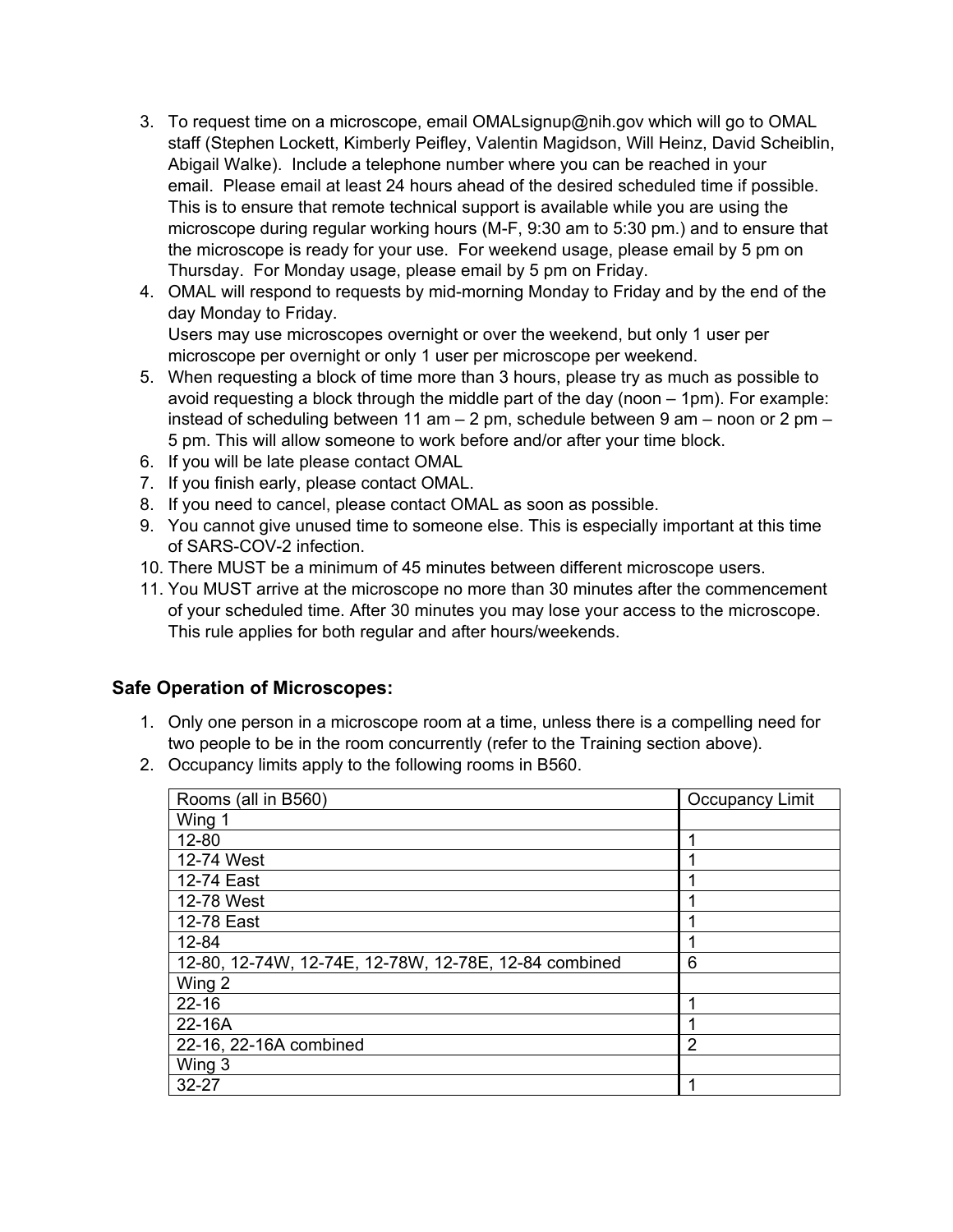- 3. Each of these combined limits may increase by 1 person if a trainer and trainee or two trained users are at one of the microscopes in these areas. Only one microscope in each wing of B560 can have a trainer and trainee or two trained users at the same time.
- 4. Three microscope rooms (32-27/B560, 22-45C/B560, 270/B567) are shared with other labs. Use of the microscopes in these rooms must be additionally coordinated with the members of the other labs.
- 5. User will clean microscope and surrounding area before and after each session (see Disinfection Procedures below).
- 6. OMAL staff will disinfect the microscope and surrounding area (including floor) in between each different user. This cleaning does not substitute for the requirement that the user must clean before and after each microscope session. The microscopes in rooms 22-45C/B560 and 270/B567, which have limited access, are exempt from cleaning by OMAL staff, but must still be cleaned before and after use by the user.
- 7. The door to the microscope room must be closed when a person is in the microscope room.
- 8. Users must move or copy data from local storage on the microscope computer at the end of each session. Include the time to do this when scheduling the microscope.

# **Potentially Infectious Samples**:

- 1. No samples requiring greater than BSL-2 safety or radioactive samples are allowed in OMAL.
- 2. If using live or unfixed cells or tissues (including fixed tissues) you must fill out the "Mandatory OMAL Tissue and Cell Information Form SARS-COV-2 revision 061520" document and obtain prior approval. Contact Kim Peifley at peifleyka@mail.nih.gov to get the document.

# **Disinfection Procedures:**

70% ethanol, paper towels, kimwipes and lens paper are available at each microscope. 70% ethanol should take about 15 seconds to kill the virus. When starting to use the microscope, you should wipe down the following areas with 70% ethanol. The 70% ethanol should be sprayed onto paper towels, kimwipes or lens paper, and not sprayed directly on the instruments. You must perform these cleaning procedures before and after using the microscope.

- 1. Fill out the cleaning check list before and after using the microscope. There is a supply of check lists at each microscope by the keyboard and monitor.
- 2. Your hands.
- 3. Door handles (both sides of the door)
- 4. Light switches. Use the 70% ethanol sparingly on electrical equipment.
- 5. Front edge of the optical table. Some optical tables have a support bar, which should be wiped down as well.
- 6. Top surface of the optical table going back 18 inches
- 7. Switches for turning on the microscope, lasers etc. Use the 70% ethanol sparingly on electrical equipment.
- 8. All knobs, joy sticks etc on or associated with the microscope.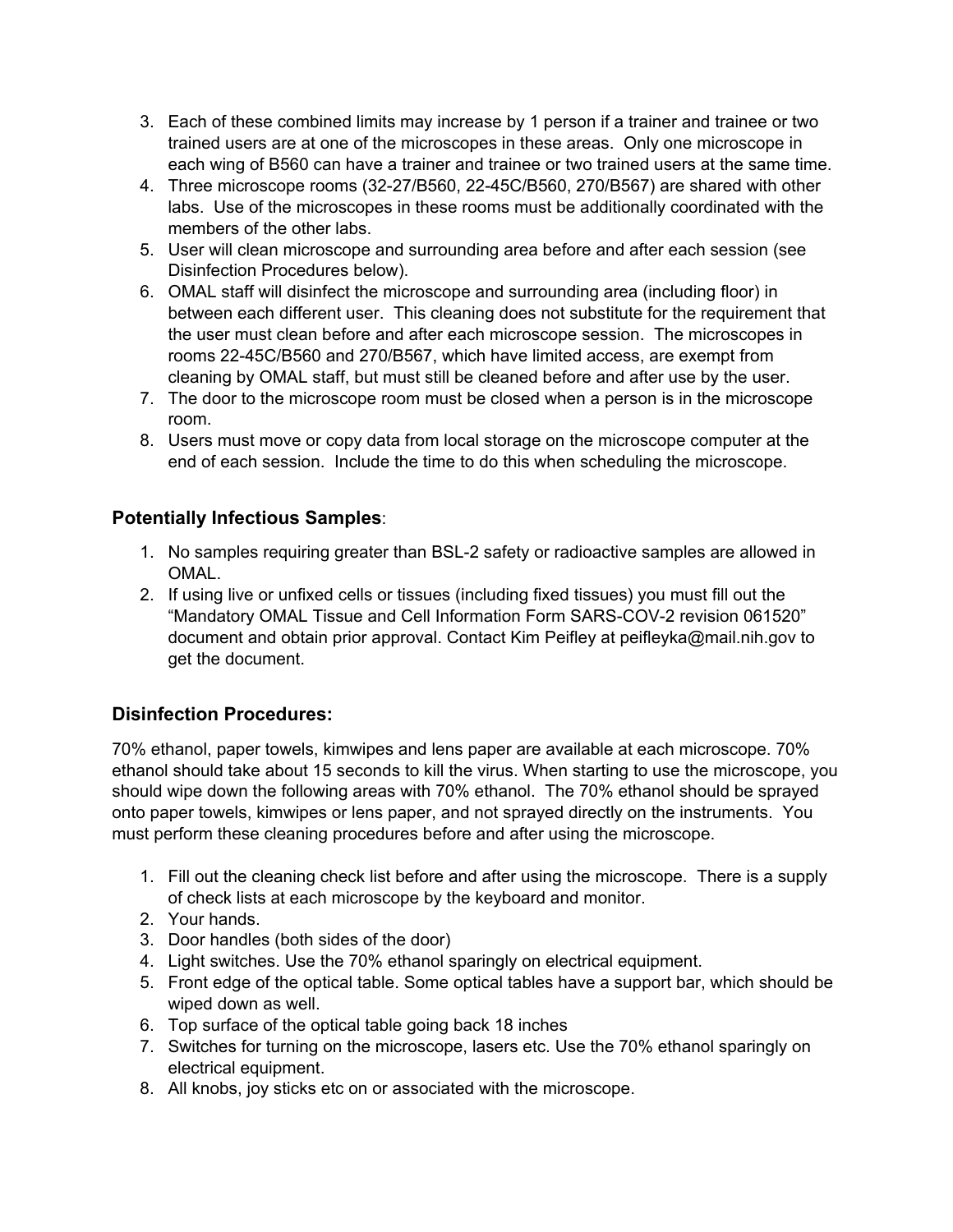- 9. Eyepieces of the microscope including the parts of the eye pieces that are in contact with hands. This is particularly important. Do not remove the eye pieces from the microscope.
- 10. Touch screens, keyboard, mouse.
- 11. Computer desk.
- 12. Chairs
- 13. Bottles of oil and bottles of lens cleaner.
- 14. Microscope stage
- 15. Objective lenses you plan to use or did use (do not remove objective lenses from the microscope). Use lens paper, not paper towels or kimwipes. First clean with 70% ethanol, then clean with objective lens cleaner.
- 16. Your supplies or instruments you bring into the microscope lab.
- 17. Any other surfaces or objects you plan on touching or did touch.
- 18. Dispose of all wipes, disposable lab coats in the red garbage bags.
- 19. Fill out the cleaning check list.
- 20. Either place the completed cleaning checklist in the slot to the right of the door for room 12-91, B560, or take a picture of the completed cleaning checklist with your mobile phone and email it to: peifleyka@mail.nih.gov

### **Other Requirements**:

- 1. The tissue culture and chemical fume hood areas of the OMAL lab in room 12-80 (B560) are strictly off limits. This is so that we can avoid contamination and meet safety requirements. Satellite tissue culture incubators are provided for your storage of live samples while you are actively using a microscope for live cell applications. Samples left in these incubators will be decontaminated and discarded.
- 2. The user may only use supplies and equipment in the microscope room. Contact the designated OMAL person to request an exception for use of specific OMAL instruments or supplies located outside the microscope room. Therefore, the pipettors and consumables (slides, pipet tips, etc.) in the OMAL lab space (B560, 12-80) are for OMAL's staff to use for their research projects. Please bring your own pipettors and other supplies to use when you are using OMAL microscopes. This helps prevent contamination across projects and labs, and also ensures that you have the instruments and supplies you require and are familiar with.
- 3. Please consult OMAL staff if you want to leave your supplies at the microscope between sessions. This is generally acceptable if you are booked for consecutive sessions.
- 4. We monitor how each microscope is being used, so we can ensure the most appropriate instrument is being applied to the scientific questions at hand. In order for all scientists to optimally have access to the unique capabilities of the different microscopes, we may ask users to use less busy microscopes if we are certain they can obtain equivalent results on them. This policy will need to be applied during times of heavy usage on the higher-end microscopes.

### **Additional Policies:**

1. OMAL has considerable expertise in sample preparation and analysis of images that we can share with you on a consulting basis.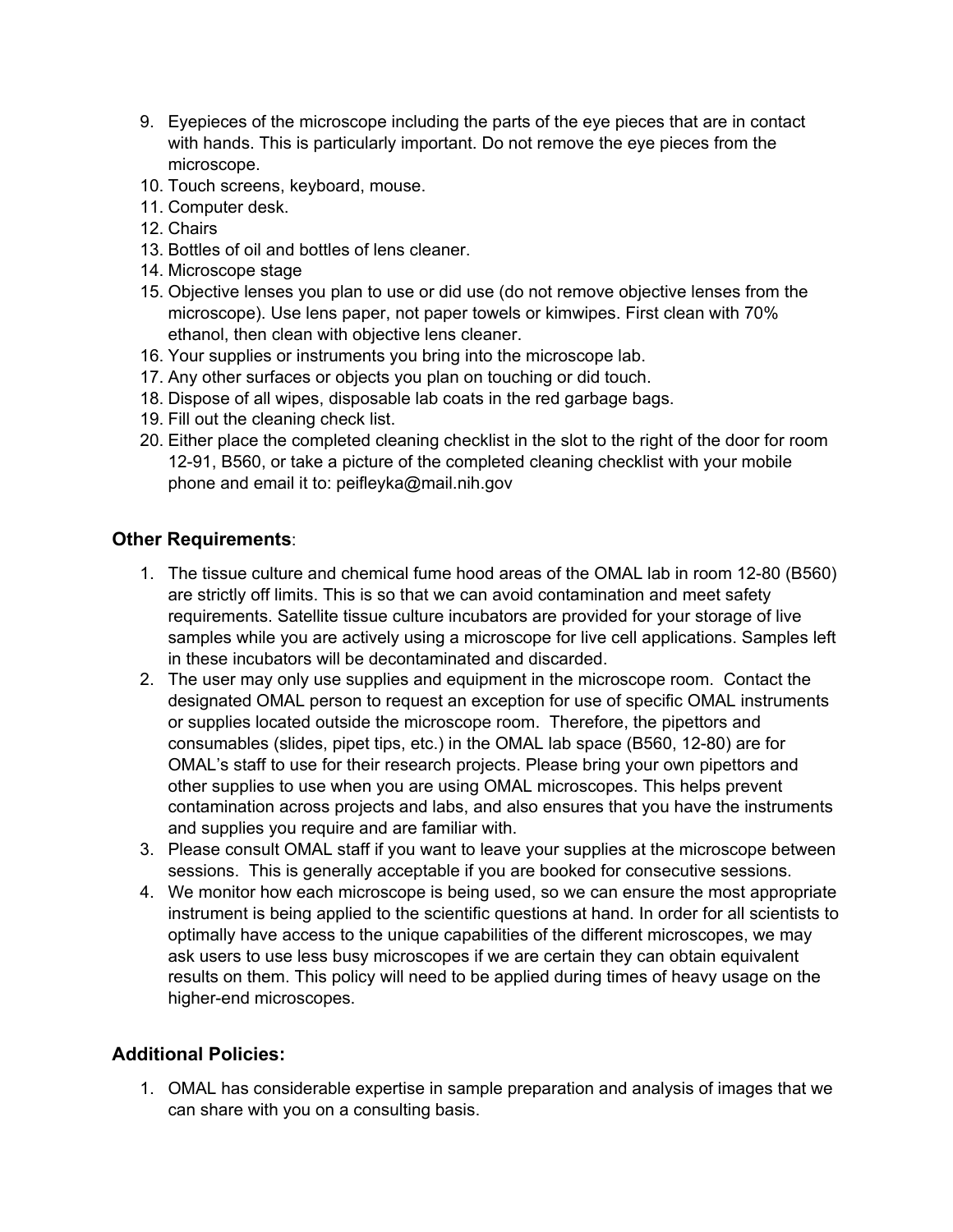- 2. We encourage you to periodically tell OMAL about your current and intended use of the microscopes, as well as your research more generally. With this information we can best guide you to the most appropriate expertise and instrumentation OMAL offers, as well as bringing to your attention capabilities located in other labs or other institutions. We also use this information to determine which new instruments and expertise to acquire.
- 3. Please acknowledge OMAL in your publications and presentations, either as authors or in the acknowledgements section. For the acknowledgments section, use the following wording, "We gratefully acknowledge The Optical Microscopy and Analysis Laboratory, Frederick National Laboratory for Cancer Research."